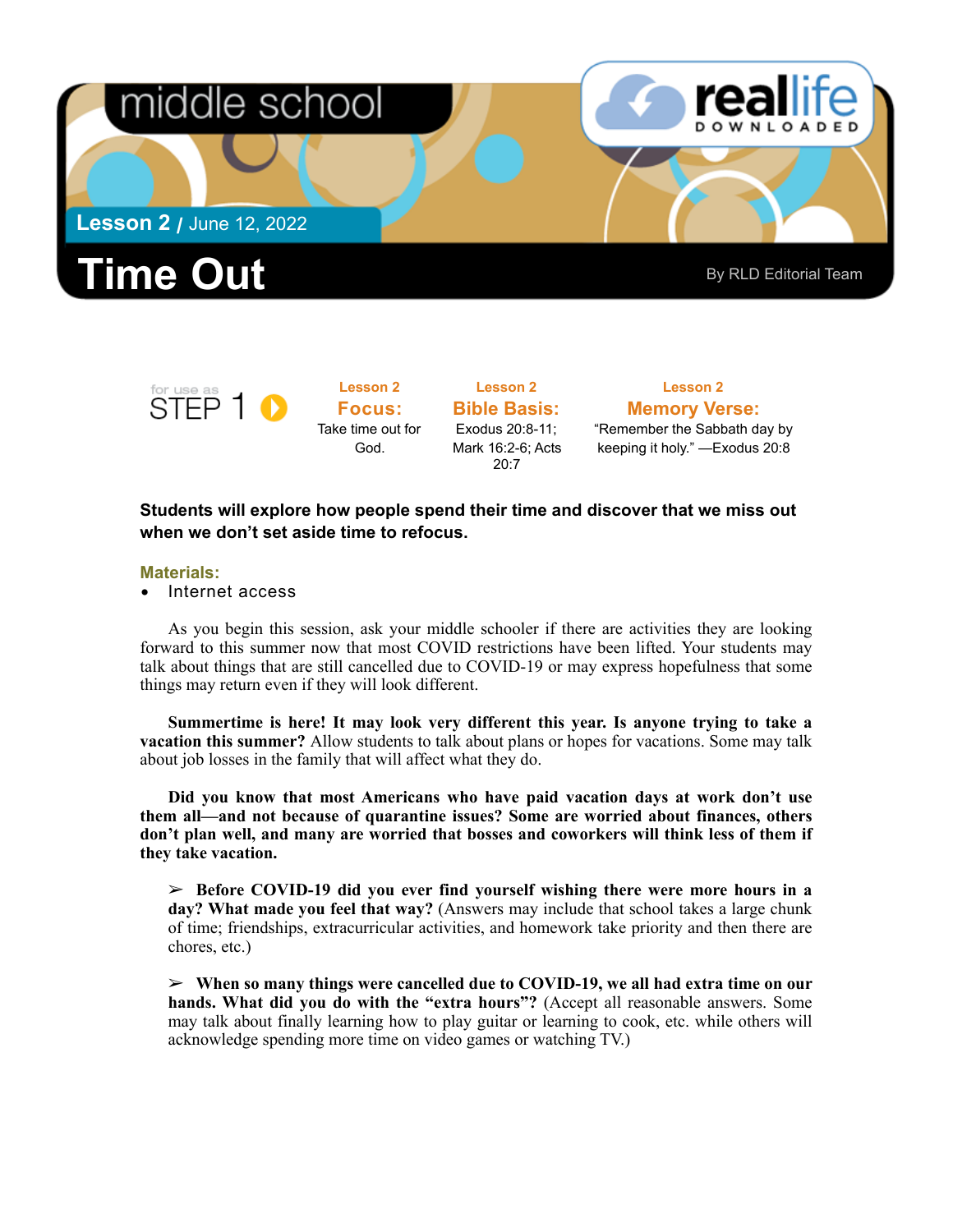Use the article linked below to show the graphs revealing how great writers, composers, and thinkers of the past spent their time each day. Do not take time to read through them all, but do scroll to familiar ones: Beethoven, Ben Franklin, etc. You can note that John Milton took time each morning for memorizing Scripture.

Share the following infograph:

Memorizing the Bible and drinking 50 cups of coffee a day: From Darwin to Dickens, how history's biggest thinkers spent their days [http://www.dailymail.co.uk/news/article-2592725/Memorising-Bible-drinking-50-cups](http://www.dailymail.co.uk/news/article-2592725/Memorising-Bible-drinking-50-cups-coffee-day-From-Darwin-Dickens-historys-biggest-thinkers-spent-days.html)[coffee-day-From-Darwin-Dickens-historys-biggest-thinkers-spent-days.html](http://www.dailymail.co.uk/news/article-2592725/Memorising-Bible-drinking-50-cups-coffee-day-From-Darwin-Dickens-historys-biggest-thinkers-spent-days.html)

**In the modern world, our days look different than these. You might think that having unexpected free time would allow us more time to spend on things that these big names in history embraced, but our days frequently get gobbled up in more of the same time wasters we had before.** 

➢ **How do average middle school students spend their day?** (Ask students to help you fill in the list.)

**Our days tend to become full of activities that we choose and that people expect of us. Let's look more at what we are doing and what God has to say about rest.** 

(Continue on to Steps 2 and 3 in your teacher's guide; your Step 4 appears below.)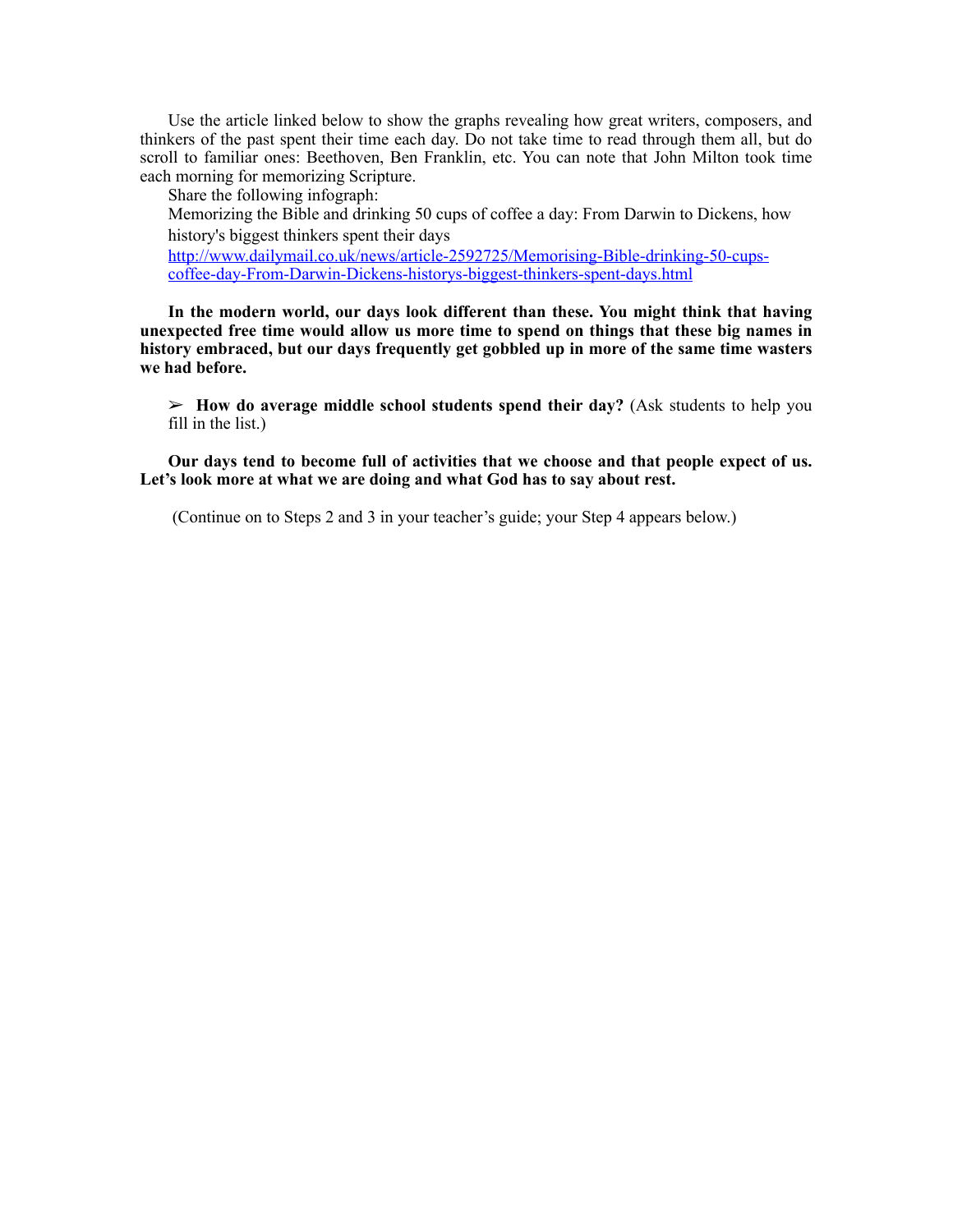



**Lesson 2 Focus:**  Take time out for God.

**Lesson 2 Bible Basis:** Exodus 20:8-11; Mark 16:2-6; Acts 20:7

**Lesson 2 Memory Verse:** "Remember the Sabbath day by keeping it holy." —Exodus 20:8

## **Materials:**

- Paper
- Pens/pencils/markers

**We've learned that Sabbath is more than dropping by church or watching online for an hour or two each Sunday. Sabbath is not just about a quick break from the rest of life. Instead, it helps shape and prioritize the rest of our lives.** 

 **So let's talk about how to make our "Sabbath" truly restful and worshipful.** 

➢ **What are the challenges, temptations, or sacrifices related to making Sabbath a habit?** (Other activities and relationships to which we are committed compete for our time. Technology keeps us constantly occupied and it is hard to simply worship and listen. Easier to do what everyone else is doing, and sometimes it's hard to spend time with Someone we can't see or audibly hear. Might be tempted to rush through the time just to say we've done it.)

➢ **What would motivate you to try making Sabbath a habit, or to keep it up when it's tough?** (Answers will vary, but in general, remembering why God is worthy of our time and worship and how Sabbath helps shape and prioritize our entire life.)

Make sure your students have access to writing supplies. Allow them to brainstorm practices or activities (perhaps from their Step 3) that they could incorporate to help them practice a Sabbath. Have them draw a circle graph (similar to those in the article in Step 1) on their paper and fill it in with ways they might like to spend a restful time with God. Encourage them to use their infograph as a template for a Sabbath rest with God this week.

Be sure to ask your students to share about their Sabbath next week.

Close in prayer.